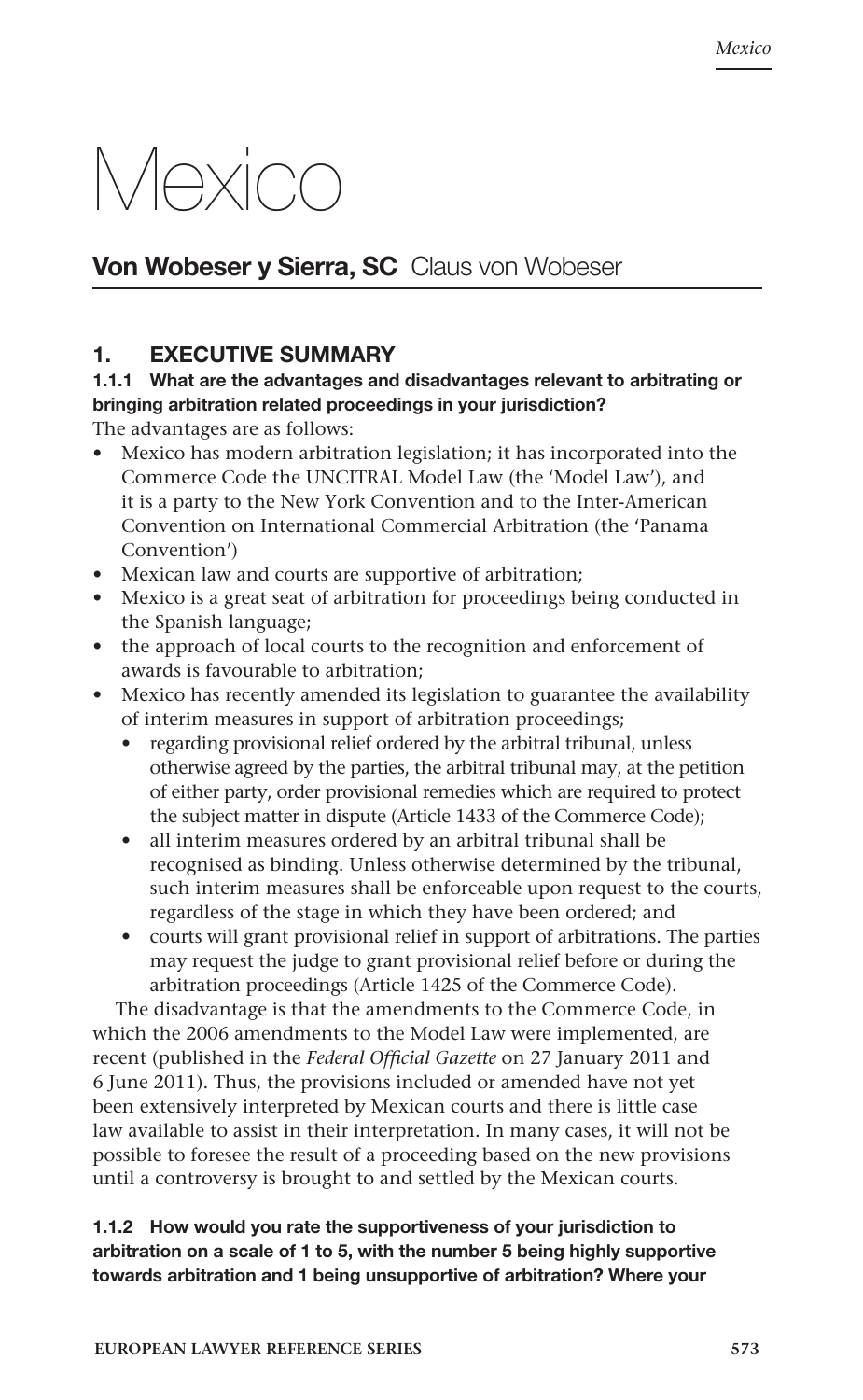jurisdiction is in the process of reform, please add  $a +$  sign after the number. On a scale of one to five, Mexico ranks as a 4.

# 2. GENERAL OVERVIEW AND NEW DEVELOPMENTS

2.1.1 How popular is arbitration as a method of settling disputes? What are the general trends and recent developments in arbitration in your jurisdiction? The practice of arbitration has been growing and spreading in Mexico amongst all sectors of the economy and judiciary. The number of proceedings as well as the quality of such proceedings has increased over the years.

In 1993, a specific Title, dedicated to arbitration, was incorporated into the Commerce Code (Title IV of the Commerce Code). This included, with a few modifications, the Model Law.

Recently, there have been two reforms to the provisions regulating arbitration in the Commerce Code. The first was published in the *Federal Official Gazette* on 27 January 2011 and consisted of an important reform on commercial arbitration in order to regulate judicial intervention in arbitration, amongst other matters. The second reform was published on 6 June 2011 and consisted of adding a third paragraph to Article 1424, regarding the judge's obligation to remit the parties to arbitration in the event that an arbitration agreement exists.

Among the noteworthy amendments, we mention the following examples: (a) special rules regarding the remittance to arbitration by a judge, as

- well as the grounds on which such remittance can be denied, were included. Regarding the procedure for the submission to arbitration, the amendments provide that: (i) the request shall be made in the first written motion filed by the requesting party, regarding the merits of the controversy; (ii) the judge shall issue a decision immediately, after giving the other party the opportunity to respond; (iii) if the judge remits the parties to arbitration, he or she shall also order the suspension of the judicial proceedings; (iv) once the controversy has been finally settled in arbitration, the judge shall terminate the judicial proceedings, upon the request of either party; and (v) if the arbitration agreement is declared to be null and void, if the arbitral tribunal is declared to be incompetent or if for any reason the controversy is not settled in arbitration, the suspension shall be lifted, upon the request of either party, provided that all parties involved must be given the opportunity to be heard; and (vi) no defence shall be available against the decision issued in the foregoing proceeding;
- (b) a special proceeding for commercial transactions and arbitration was also included, regarding: (i) challenge of arbitrators; (ii) competence of the arbitral tribunal; (iii) precautionary measures in arbitration; (iv) annulment of commercial transactions and arbitral awards; and (v) recognition and enforcement of an award requested as a defence in a proceeding or trial;
- (c) finally, due to the recent amendments to the Public Works Law and the Acquisitions Law, in which arbitration was included as a method of settling disputes arising from contracts executed between a private party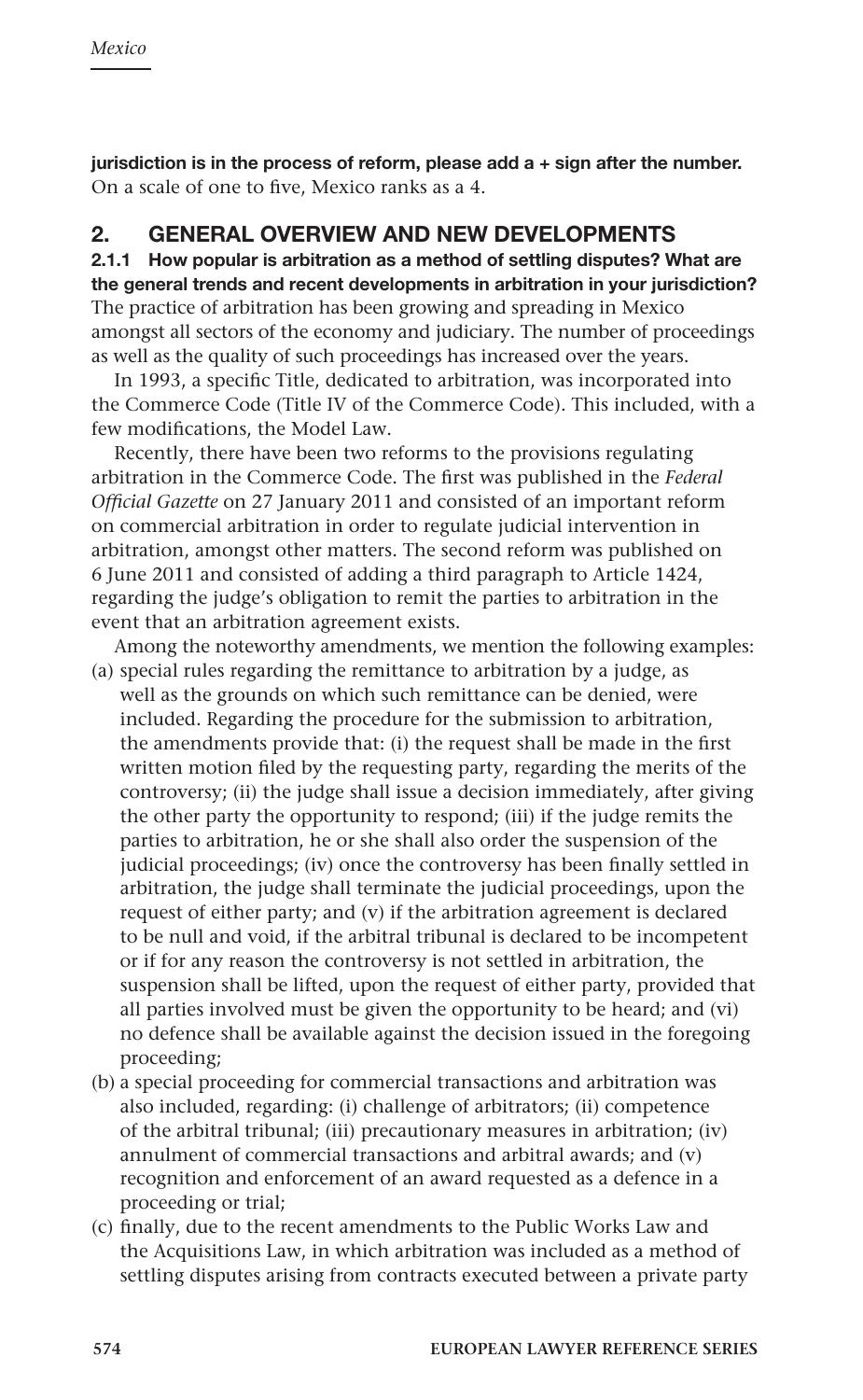and a state entity, arbitration proceedings in which a party is a state entity have increased considerably in Mexico.

# 2.1.2 Are there any unique jurisdictional attributes or particular aspects of the approach to arbitration in your jurisdiction that bear special mention? In order to enable judicial assistance for arbitration proceedings, a special process referred to by the Commerce Code as the 'special proceeding for commercial transactions and arbitration' was implemented.

Pursuant to Article 1470 of the Commerce Code, the following matters shall be settled through the special proceeding for commercial transactions and arbitration:

- any resolutions in connection with the challenge of arbitrators;
- any resolution in connection with the arbitral tribunal's competence, unless such decision is contained in an award on the merits;
- the adoption of provisional remedies by the court;
- the recognition and enforcement of provisional remedies ordered by the arbitral tribunal; and
- the annulment of commercial transactions and arbitral awards.

Under this process, once the corresponding request has been admitted by the competent judge, such judge shall serve the respondent and grant it a period of 15 days to respond (Articles 1471-V, 1472 and 1473 of the Commerce Code).

Upon expiration of the above-mentioned 15-day period, and provided that the parties did not file any evidence and that the judge did not deem necessary the filing of evidence, the parties shall appear before the judge within the following three days for the hearing of closing arguments. Notwithstanding the foregoing, such hearing shall be held with or without the appearance of the parties (Article 1474 of the Commerce Code).

However, if the parties have filed any evidence or if the judge deems the filing of such evidence necessary, the judge shall grant an evidentiary period of 10 days for the admission of such evidence (Article 1475 of the Commerce Code). After the hearing, the judge shall summon the parties to render his or her decision. Such decision is not subject to challenge (Article 1476 of the Commerce Code).

Additionally, the 2009 amendments to the Public Works Law and to the Public Acquisitions and Services Law included arbitration as a mechanism to settle disputes arising from the agreements executed pursuant to such provisions, as well as from any matters related to their performance. However, these laws also determined that administrative rescission and early termination of administrative agreements are not arbitrable (Article 98 of the Public Works Law and Article 80 of the Public Acquisitions and Services Law).

In a recent case, the national courts determined that rescission of administrative agreements constitutes an act of authority and therefore cannot be arbitrated. This decision demonstrates that arbitrations conducted in connection with administrative disputes are not fully developed in Mexico, and that in administrative matters public entities still hold a superior position over private entities.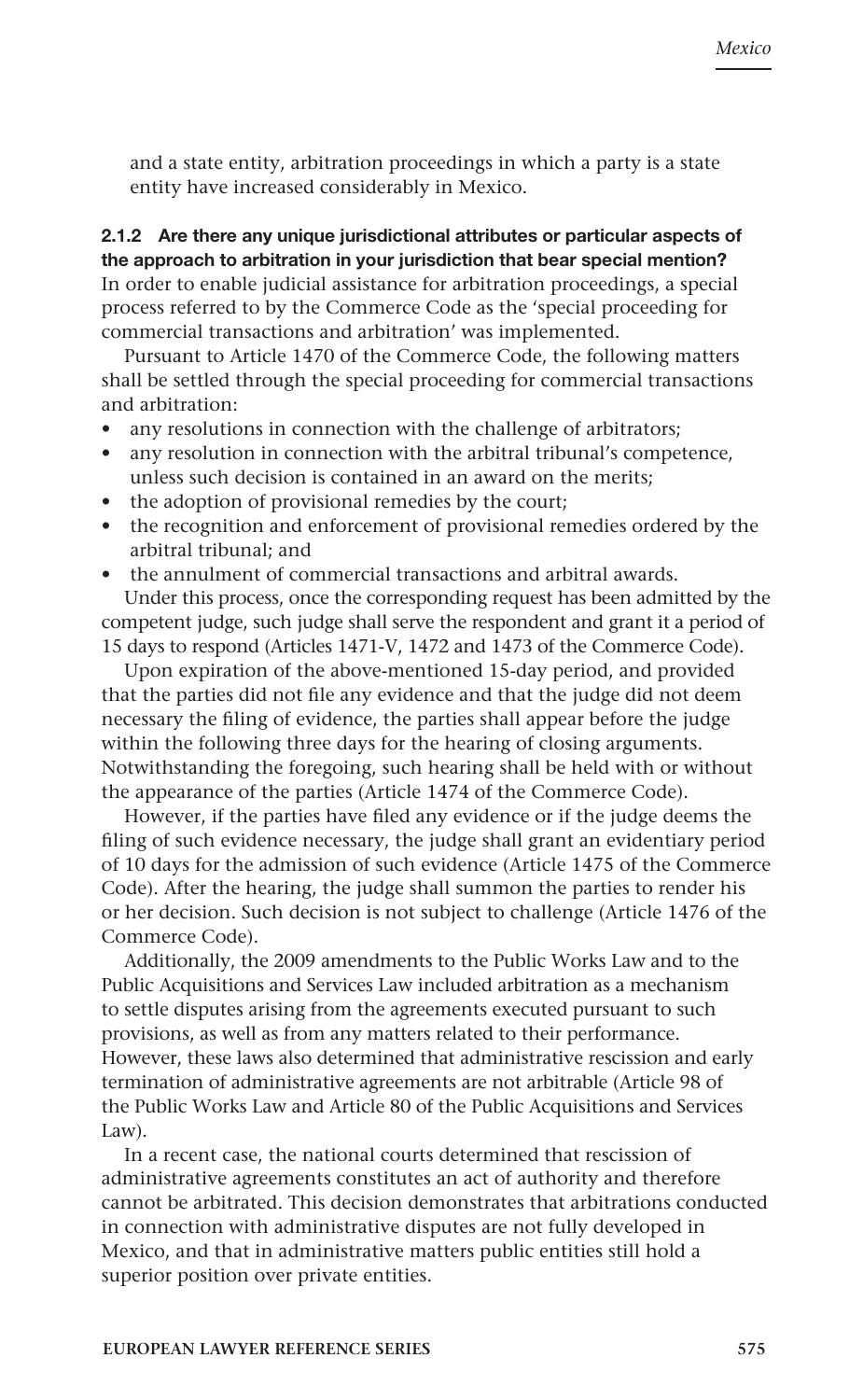Finally, the Public-Private Associations Law was published in January 2012, which regulates the public-private association projects aimed at establishing long-term contractual relationships between public and private entities for the rendering of public services with infrastructure provided, totally or partially, by the private sector. Article 139 establishes the possibility of submitting to arbitration any disputes arising from the performance of any agreements executed pursuant to the provisions of such law. Unfortunately, section III of Article 139 provides that arbitral awards rendered pursuant to the above-mentioned arbitral proceedings will be challengeable through an *amparo* proceeding.

# 2.1.3 Principal laws and institutions

#### 2.1.3.1What are the principal sources of law and regulation relating to international and domestic arbitration in your jurisdiction?

The Commerce Code incorporates the Model Law into the Mexican system, with minor modifications.

The Federal Code of Civil Procedures is subsidiary to the Commerce Code, and therefore its provisions are applicable in any matters not regulated by the Commerce Code.

Together with the Model Law, the New York Convention and the Panama Convention are two international instruments with great relevance to the development of commercial arbitration in Mexico.

In addition, the numerous free trade agreements and bilateral investment treaties executed by Mexico establish international arbitration as the primary means of resolving disputes. In this regard, the North American Free Trade Agreement (NAFTA), to which Mexico is a party, was innovative at its inception, allowing individual investors in one of the member states to arbitrate investment disputes directly with another member state. Other free trade agreements have been recently executed by Mexico, following the example set by NAFTA.

#### 2.1.3.2What are the principal institutions that are commonly used and/ or government agencies that assist in the administration or oversight of international and domestic arbitrations?

The principal institutions in charge of administering commercial arbitrations in Mexico include:

- the Mexican Chapter of the International Chamber of Commerce, a nonprofit institution formally established in 1985, with its offices in Indiana at 260, 5th level, office 508, Col. Ciudad de los Deportes, CP 03810, Mexico City, Federal District, *www.iccmex.org.mx;*
- the Arbitration and Mediation Commission of the Mexico City Chamber of Commerce (CANACO), a non-profit organisation based at Paseo de la Reforma no. 42, Delegación Cuauhtémoc, CP 06040, Mexico City, Federal District (see *www.arbitrajecanaco.com.mx*); and
- the Mexican Arbitration Center (CAM), created in 1997, with its offices in Tecnológico de Monterrey, Campus Santa Fe, Av. Carlos Lazo No. 100, Edificio Aulas 1, Nivel 5, Col. Santa Fe, México, Federal District, CP 01389, *www.camex.com.mx.*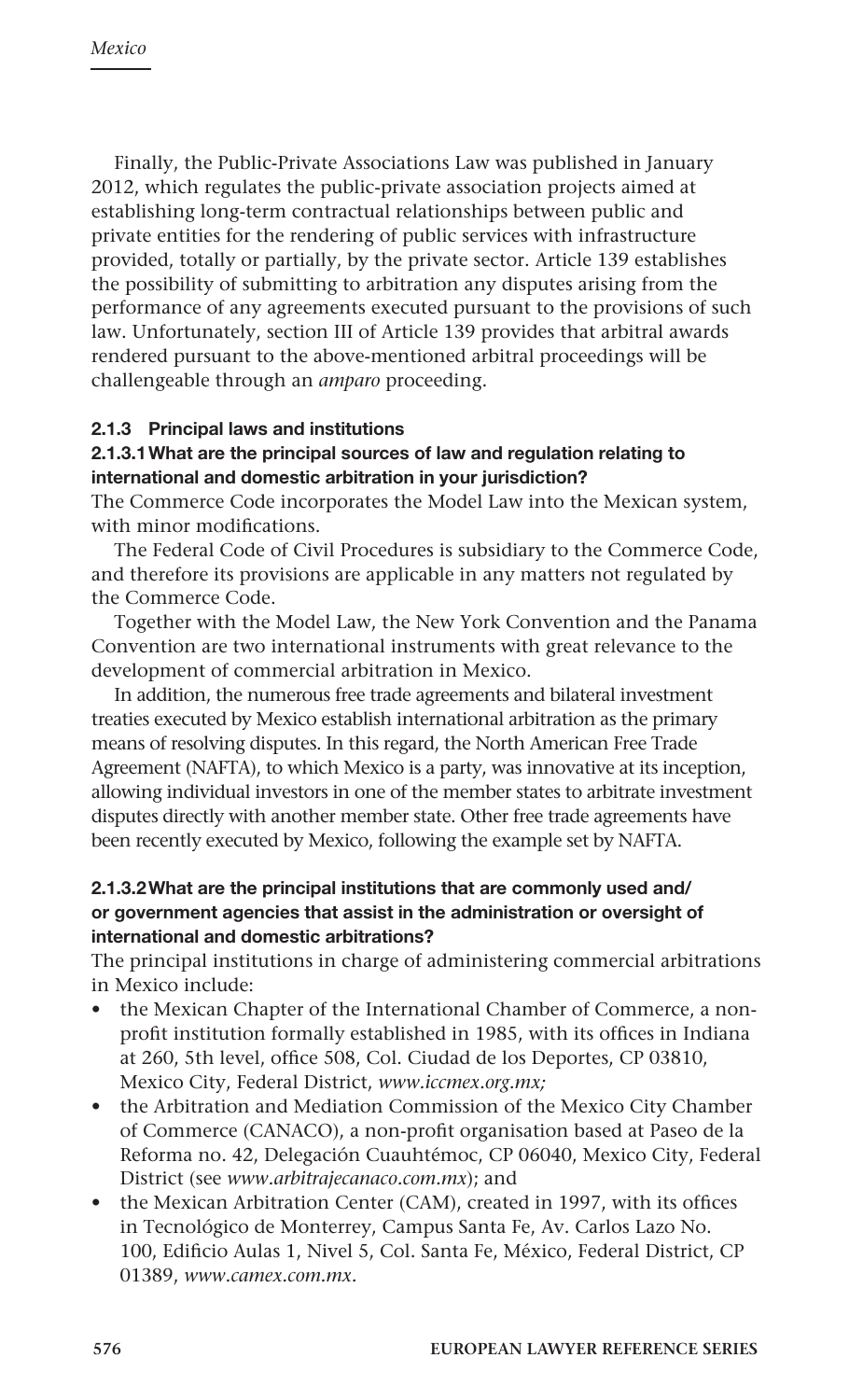# 2.1.3.3Which courts or other bodies have judicial oversight or supervision of the arbitral process?

Courts do not have judicial oversight or supervision of the arbitral process, their intervention is only for the purpose of assistance and is only available upon the parties' request.

# 3. ARBITRATING IN YOUR JURISDICTION – KEY FEATURES

# 3.1 The appointment of an arbitral tribunal

3.1.1 Are there any restrictions on the parties' freedom to choose arbitrators? Pursuant to the Commerce Code, the parties may freely agree on the number, procedure of appointment, and requirements applicable to arbitrators. Consequently, the only limitations are that arbitrators shall be impartial and independent (Article 1427 of the Commerce Code).

Arbitrators are not required to be members of the local Bar.

# 3.1.2 Are there specific provisions of law regulating the appointment of arbitrators? See sections 3.1.1 and 3.1.3.

# 3.1.3 Are there alternative procedures for appointing an arbitral tribunal in the absence of agreement by the parties?

In the absence of agreement by the parties, the following provisions apply (as per Article 1427 of the Commerce Code):

- in the event of a sole arbitrator, if the parties are unable to reach an agreement, he or she shall be appointed by the judge, upon the prior request of either party; and
- in arbitrations with three arbitrators, each party shall appoint one arbitrator and the appointed two shall name the third one. If one party fails to name an arbitrator within 30 days from a request by the other party, or if both arbitrators named by the parties do not agree on the third arbitrator within 30 days from their designation, the appointment shall be made by the judge upon request by either party.

# 3.1.4 Are there requirements (including disclosure) for 'impartiality' and/or 'independence', and do such requirements differ as between domestic and international arbitrations?

Persons who have been designated as candidates for appointment as arbitrators must disclose all circumstances that may give rise to a justified doubt regarding their impartiality and independence. Arbitrators shall reveal, without delay, all circumstances which could raise doubts about their impartiality to the parties from the time of their appointment and during the time that they perform their arbitration functions, unless they have already done so (Article 1428 of the Commerce Code).

There are no differences between domestic and international arbitrations regarding the arbitrators' requirements for impartiality and independence.

3.1.5 Are there provisions of law governing the challenge or removal of arbitrators? The parties may freely agree on the procedure for the challenge of arbitrators.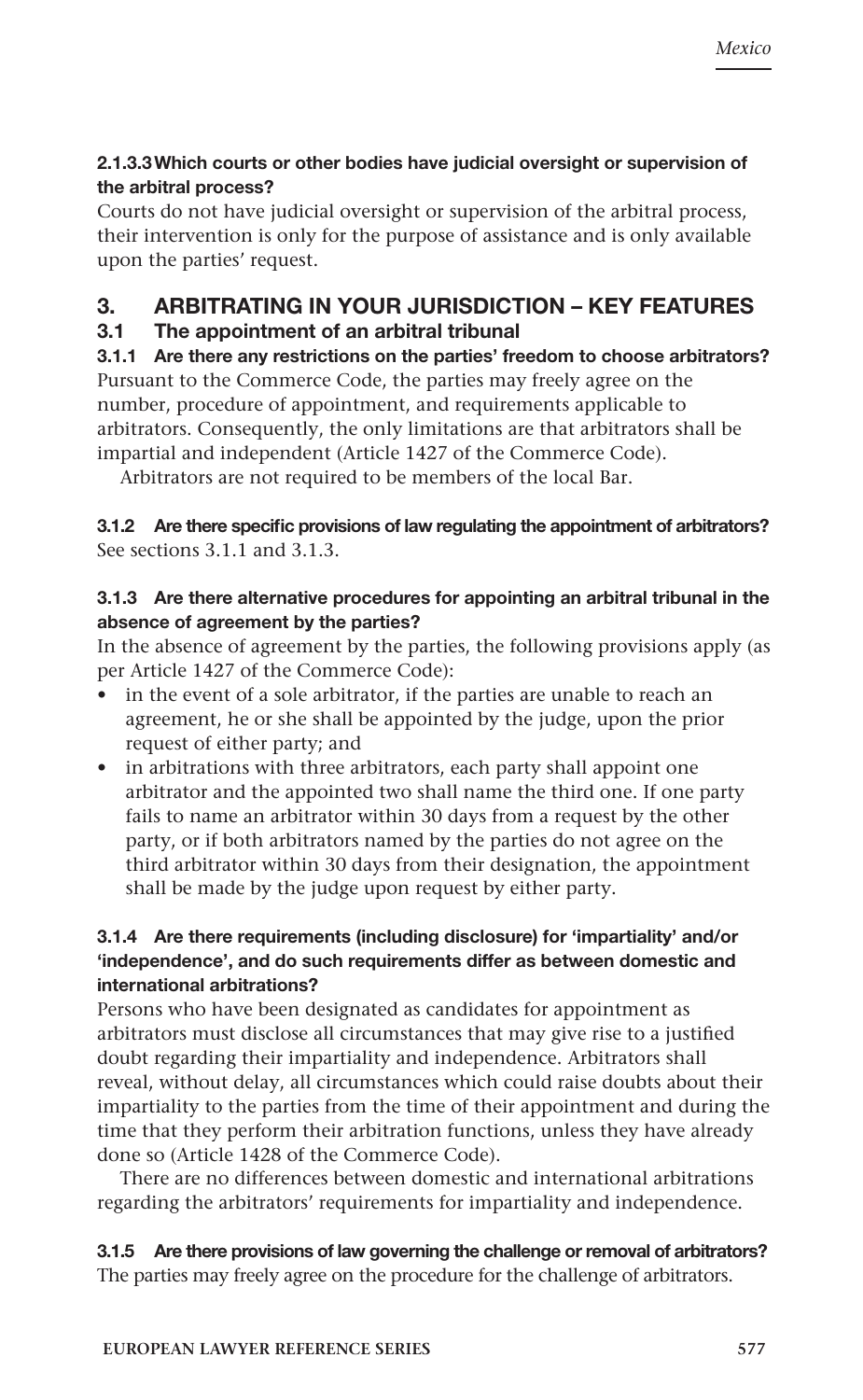In the absence of such agreement, the party seeking the challenge of an arbitrator shall, within 15 days from the time it had knowledge of the tribunal's constitution or of any circumstances which may give rise to any justified doubts about the impartiality or independence of the arbitrator, submit in writing the grounds of such challenge. Unless the arbitrator voluntarily resigns or the other party accepts the challenge, the arbitral tribunal shall resolve the challenge of the arbitrator in question (Article 1429 of the Commerce Code).

# 3.1.6 What role do national courts have in any such challenges?

If a challenge is rejected, the petitioner may, within 30 days from the notice of rejection, request the judge to issue a decision on the admissibility of the challenge. Such decision shall not be appealable. While such decision is pending, the arbitral tribunal, including the arbitrator being challenged, may continue with the proceedings and issue an award (Article 1429 of the Commerce Code).

# 3.1.7 What principles of law apply to determine the liability of arbitrators for acts related to their decision-making function?

It has been recognised by several judicial precedents that an arbitrator is not considered to be a public authority and, consequently, decisions by arbitrators do not constitute acts of authority. Based on the foregoing criteria, arbitrators are not liable for the legal consequences of the award issued by them or for any errors of law contained in such award.

As regards acts related to their decision-making function, as a general rule, civil liability can be regulated by agreement of the parties, except in those cases in which a legal provision expressly establishes otherwise (Article 2117 of the Federal Civil Code), and when such liability arises from wilful misconduct (Article 2106 of the Federal Civil Code).

Notwithstanding the foregoing, with the amendments of January 2011 to the Commerce Code, a provision was included in Article 1480, establishing that arbitrators are liable for any losses and damages arising from the provisional remedies they order. Due to the fact that article 1480 was recently included into the Commerce Code, case law is very limited and Mexican courts have not yet established the scope of applicability of said provision or if such liability can be waived by the parties' agreement.

# 3.2 Confidentiality of arbitration proceedings

# 3.2.1 Is arbitration seated in your jurisdiction confidential? What are the relevant legal or institutional rules which apply?

There is no provision in Mexican law specifically regulating the confidentiality of arbitration proceedings. As the arbitration chapter of the Commerce Code adopts the Model Law, it is silent on the issue of confidentiality of arbitration proceedings. However, Article 1435 of the Commerce Code gives the parties a broad discretion to determine the arbitration proceedings, and therefore the parties have the autonomy to decide whether the arbitration should be confidential. Accordingly, any confidentiality agreement included by the parties in their arbitration agreement would be binding on the arbitrators as well.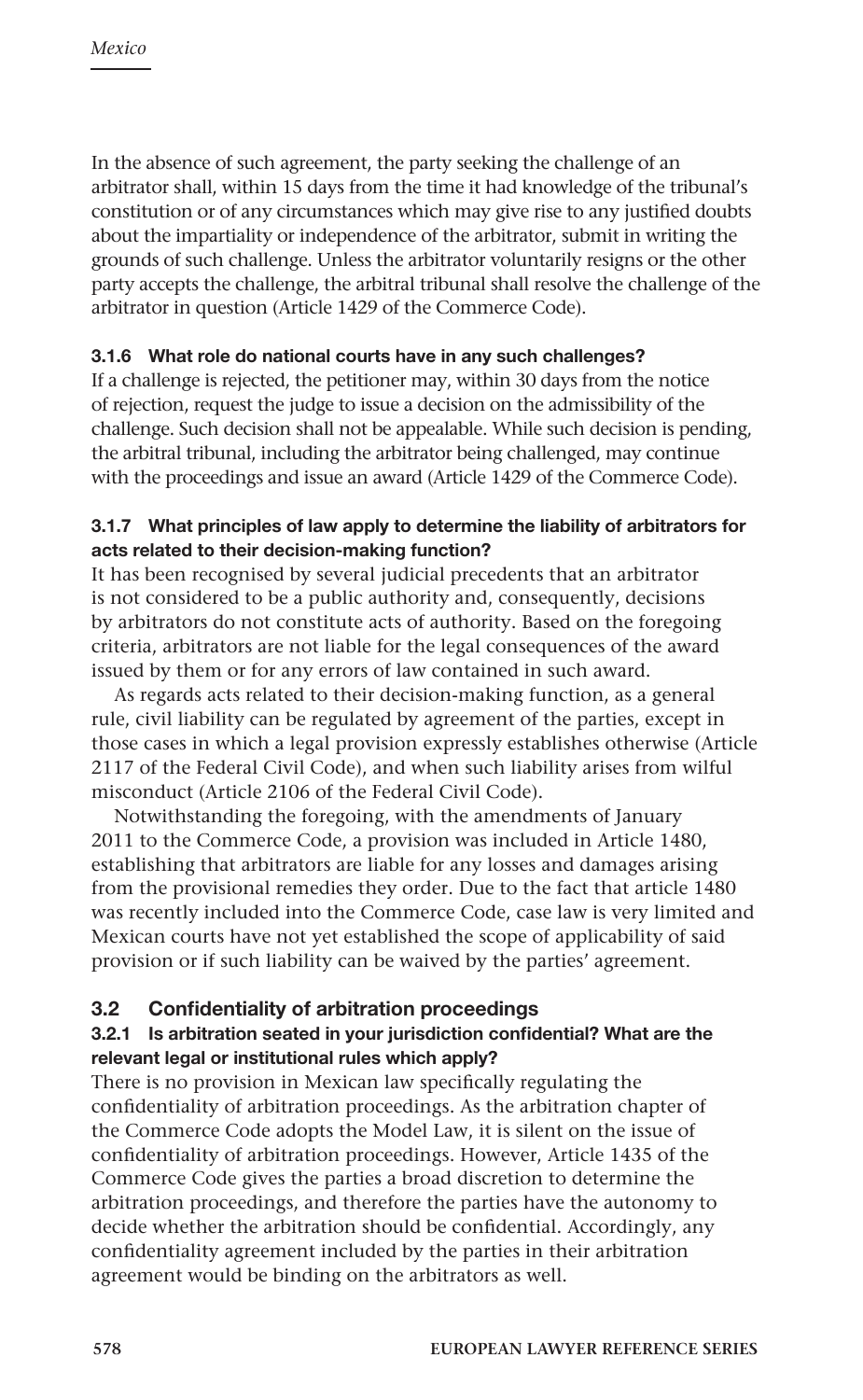Under certain arbitration rules, such as the arbitration rules of CAM and CANACO, arbitration proceedings are confidential, unless otherwise agreed by the parties.

# 3.2.2 To what matters does any duty of confidentiality extend (eg does it cover the existence of the arbitration, pleadings, documents produced, the hearing and/or the award)?

Since there are no legal provisions as to the confidentiality of arbitration, the scope of any confidentiality duty depends on the parties' agreement. Additionally, there are no legal provisions that contemplate any specific sanction in the event of breach of such confidentiality, other than those derived from a breach of the parties' agreement.

#### 3.2.3 Can documents or evidence disclosed in arbitration be used in other proceedings or contexts?

There are no specific provisions on this matter.

#### 3.2.4 When is confidentiality not available or lost?

There are no specific provisions on this matter.

# 3.3 Role of (and interference by) the national courts and/or other authorities

#### 3.3.1 Will national courts stay or dismiss court actions in favour of arbitration?

In the event that a court proceeding is initiated despite the existence of an arbitration agreement, the judge before whom such proceeding has been initiated shall, upon the prior request of either party, remit the parties to arbitration, unless it is determined that the agreement to arbitrate is null and void, ineffective, or impossible to enforce. If such an action has been initiated, arbitration may nevertheless be initiated or completed, and an award may be entered while the matter is pending before the judge (Article 1424 of the Commerce Code).

# 3.3.2 Are there any grounds on which the national courts will order a stay of arbitral proceedings?

There are no grounds on which the national courts will order a stay of arbitral proceedings.

#### 3.3.3 What is the approach of national courts to parties who commence court proceedings in your jurisdiction or elsewhere in breach of an agreement to arbitrate?

In the event that a court proceeding is initiated despite the existence of an arbitration agreement, the judge before whom such proceeding has been initiated shall, upon the prior request of either party, remit the parties to arbitration, unless it is determined that the agreement to arbitrate is null and void, ineffective, or impossible to enforce. If such an action has been initiated, arbitration may nevertheless be initiated or completed, and an award may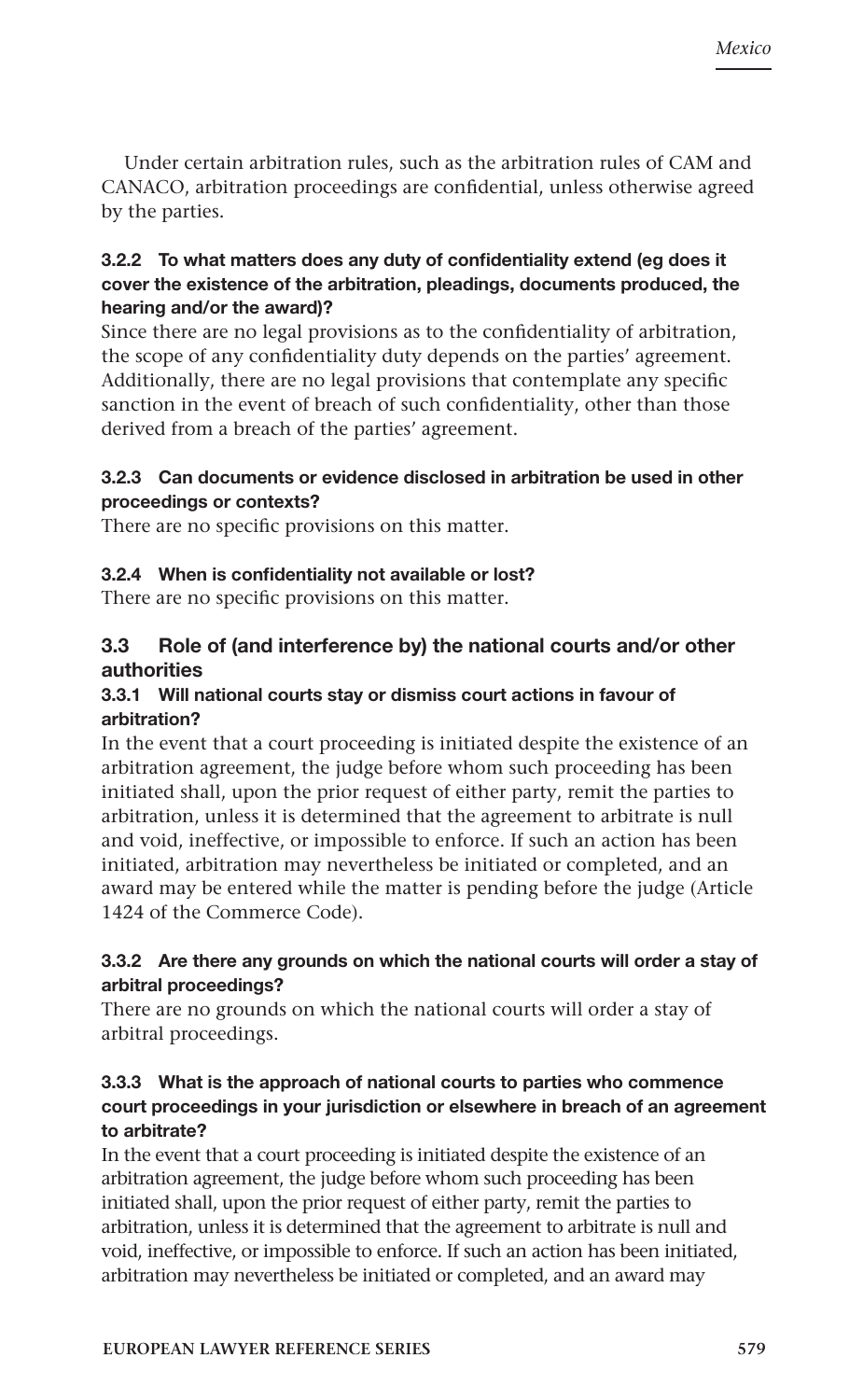be entered while the matter is pending before the judge (Article 1424 of the Commerce Code).

In the event either party requests remittance to arbitration pursuant to the above, the following shall be observed (Article 1464 of the Commerce Code):

- the request shall be made in the first written motion filed by the requesting party, regarding the merits of the controversy;
- the judge shall issue a decision immediately, after giving the other party the opportunity to respond;
- if the judge remits the parties to arbitration, he or she shall also order the suspension of the judicial proceedings;
- once the controversy has been finally settled in arbitration, the judge shall terminate the judicial proceedings, upon the request of either party; and
- if the arbitration agreement is declared to be null and void, if the arbitral tribunal is declared to be incompetent or if for any reason the controversy is not settled in arbitration, the suspension shall be lifted, upon the request of either party, provided that all parties involved are given the opportunity to be heard.

No remedy shall be admissible against the decision issued in the foregoing proceeding.

# 3.3.4 Is there a presumption of arbitrability or policy in support of arbitration? Have national courts shown a willingness to interfere with arbitration proceedings on any other basis?

Mexican law has a general tendency to support arbitration. The intervention of national courts in arbitration proceedings is framed in the Commerce Code as judicial assistance in support of arbitration, and not as interference. Such judicial assistance is dependent on the prior request of either party and is limited to the cases and circumstances expressly regulated by the Commerce Code: (i) remission to arbitration upon the existence of an arbitration agreement and prior request of either party; (ii) appointment of arbitrators; (iii) production of evidence in arbitration; (iv) consultation on arbitrator's fees; (v) challenge of arbitrators; (vi) provisional relief; (vii) recognition and enforcement of provisional relief ordered by the arbitral tribunal; and (viii) competence of the arbitral tribunal.

Due to the fact that judicial assistance is only triggered by the parties' request and is limited to the cases regulated by the law, it is very unlikely that arbitrations will be delayed or frustrated by court applications or interference by local courts.

# 3.3.5 Are there any other legal requirements for arbitral proceedings to be recognisable and enforceable?

It is necessary for the lawyers representing the parties to have been granted valid powers of attorney, although most arbitral tribunals do not formally require the submission by the parties of these documents. Mexican law may be interpreted as requiring that the lawyers representing the parties in arbitration act under a valid power of attorney, in order for the arbitral proceedings to be recognisable and enforceable.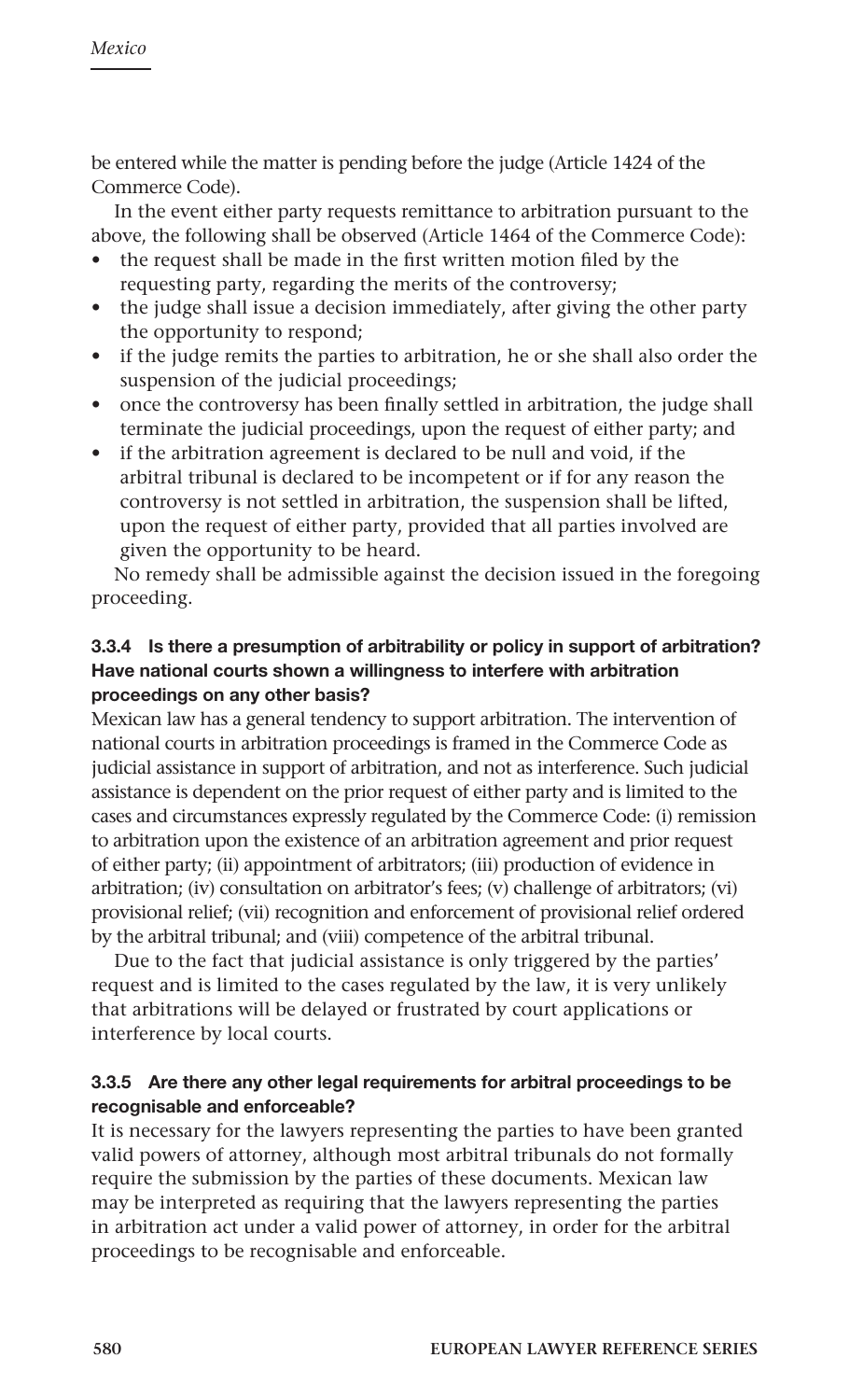#### 3.4 Procedural flexibility and control

3.4.1 Are specific procedures mandated in particular cases, or in general, which govern the procedure of arbitrations or the conduct of an arbitration hearing? To what extent can the parties determine the applicable procedures? The parties are free to agree the procedure to be followed by the arbitral tribunal.

In the absence of such agreement, the tribunal may conduct the proceedings as it may deem appropriate, provided that the parties are treated equally and are given the opportunity to present their case (Articles 1434 and 1435 of the Commerce Code).

In the absence of agreement by the parties, the Commerce Code establishes certain default rules for conducting the procedure, detailed below:

- unless otherwise agreed by the parties, the proceedings shall commence on the date on which the respondent received the request for arbitration (Article 1437 of the Commerce Code);
- the parties are free to determine the language or languages in which the proceedings shall be conducted. In the absence of such agreement, the arbitral tribunal shall make such determination (Article 1438 of the Commerce Code);
- within the term agreed by the parties or the term established by the tribunal, the claimant shall submit the facts and circumstances on which the claim is based, the issues in dispute and the relief sought. The respondent shall refer to all matters contained in the claim unless the parties have agreed otherwise. The parties shall provide, when formulating their final pleadings, all documents they may deem appropriate and which are in their possession, or shall make reference to the documents or other evidence they will file. Unless otherwise agreed by the parties, they may modify or extend their claim or counterclaim, unless the arbitral tribunal considers that such modification is not admissible due to the delay of such modifications (Article 1439 of the Commerce Code); and
- unless otherwise agreed by the parties, the arbitral tribunal shall decide whether to hold hearings for the filing of evidence or oral pleadings, or if the proceedings shall be conducted based on documentary and/ or other evidence. Unless otherwise agreed by the parties, the arbitral tribunal shall hold such hearings upon the request of either party in the procedural phase as it may deem appropriate (Article 1440 of the Commerce Code).

The Parties shall be given sufficient advance notice of the commencement of any hearings, as well as any meetings to be held by the arbitral tribunal for the examination of any merchandise or any other assets or documents. Any statements, documentary evidence, expert reports, or any other information provided to the tribunal by one of the parties, shall be communicated to the other party (Article 1440 of the Commerce Code).

Pursuant to article 1441 of the Commerce Code, unless otherwise agreed by the parties and provided that there is no reasonable cause, whenever:

the claimant does not file its claim pursuant to the procedural requirements established by the parties or the tribunal, the tribunal shall terminate the proceedings;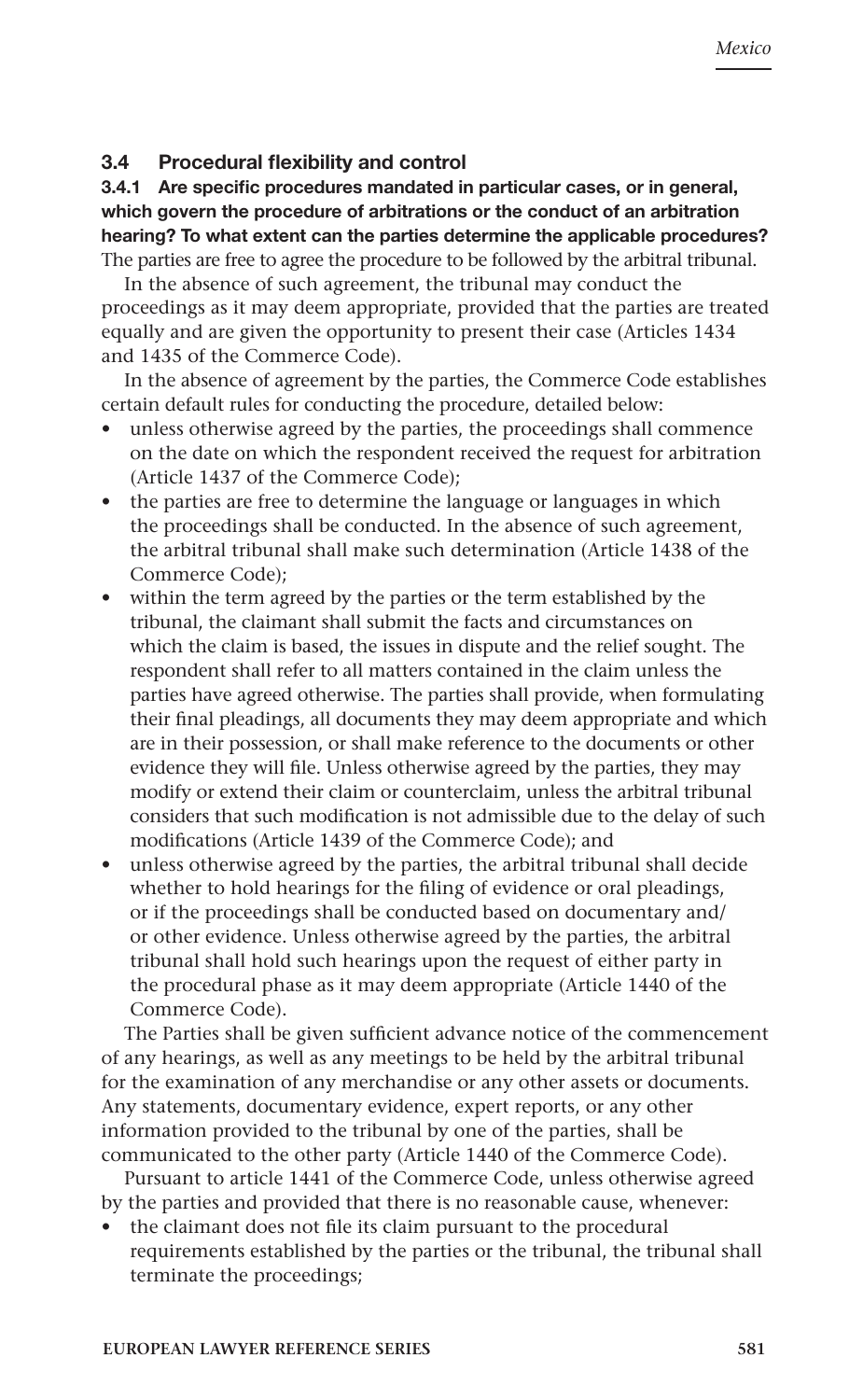- the respondent does not file its counterclaim pursuant to the procedural requirements established by the parties or the tribunal, the tribunal shall continue the proceedings, provided however that such omission shall not be deemed as an acceptance of the claimant's arguments; and
- either party does not appear at a hearing or does not file any documentary evidence, the arbitral tribunal shall be entitled to continue the proceedings and issue the award based on the evidence filed.

Unless otherwise agreed by the parties, the arbitral tribunal shall have the power to appoint any experts to examine any specific matters and inform the tribunal, and may request that the parties provide such experts with all the necessary information or to give them access to all documents, merchandise or any other assets (Article 1442 of the Commerce Code).

Unless otherwise agreed by the parties, upon the request of either party or whenever the arbitral tribunal deems it necessary, the expert shall, after filing his or her report, either orally or in writing, attend a hearing, in which the parties will be given the opportunity to formulate any questions and present experts to inform about the issues in dispute (Article 1443 of the Commerce Code).

# 3.4.2 Are there any requirements governing the place or seat of arbitration, or any requirement for arbitral hearings to be held at the seat?

The parties are free to determine the seat of the arbitration. In the absence of such agreement the arbitral tribunal shall determine it, considering the circumstances of the case. Additionally, unless otherwise agreed to by the parties, the arbitral tribunal may hold meetings, deliberate, hear the parties or experts, or examine any merchandise, assets or documents in any place it sees fit (Article 1436 of the Commerce Code).

# 3.4.3 What procedural powers and obligations does national law give or impose on an arbitral tribunal?

In the absence of a specific agreement between the parties, the arbitral tribunal may conduct the proceedings as it may deem appropriate. This power conferred to the arbitral tribunal includes the discretion to determine the admissibility and relevance of evidence (Article 1435 of the Commerce Code).

# 3.4.4 Evidence

# 3.4.4.1What is the general approach to the gathering and tendering of written evidence at the pleading stage and at the hearing stage?

There are no specific provisions regarding the gathering and tendering of written evidence at the pleading and hearing stages, and the Commerce Code establishes that the parties are free to agree on the procedure to be followed by the arbitral tribunal. In the absence of such agreement, the tribunal may conduct the proceedings as it may deem appropriate. This power conferred to the arbitral tribunal includes the discretion to determine the admissibility and relevance of evidence (Article 1435 of the Commerce Code).

Based on the above, the IBA Rules on Evidence are often used as a guide by the arbitral tribunal, even in cases where the parties have not agreed on their adoption.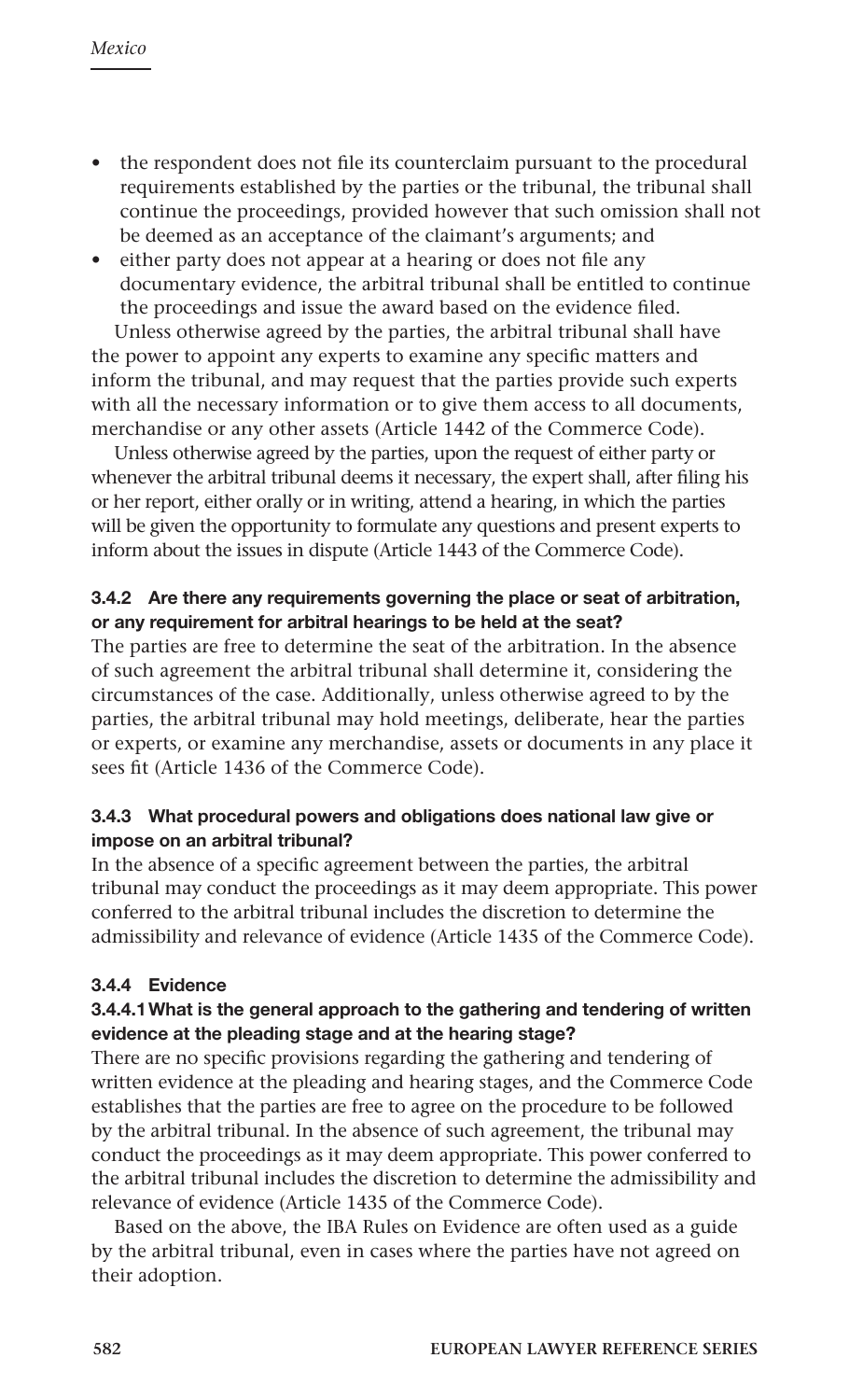# 3.4.4.2Can parties agree the rules on disclosure? How does the disclosure in arbitration typically differ to that in litigation?

There are no legal provisions regarding rules on disclosure. Based on the parties' broad discretion to determine the rules to govern the proceedings, it can be assumed that they can also agree on the rules on disclosure.

# 3.4.4.3What are the rules on oral (factual or expert witness) evidence? Is cross-examination used?

There are no specific provisions in connection with witness testimony. The Commerce Code establishes that the parties may freely agree on the procedure to be followed by the arbitral tribunal. In the absence of such agreement, the tribunal may conduct the proceedings as it may deem appropriate, and therefore may determine the procedural rules applicable to witness testimony (Article 1435 of the Commerce Code).

Cross-examination is common in arbitrations seated in Mexico.

3.4.4.4If there is no express agreement, what powers of compulsion are there for arbitrators to require attendance of witnesses (factual or expert) or production of documents, either prior to or at the substantive hearing? To what extent are national courts willing or able to assist? Are there differences between domestic and international arbitrations or as between orders sought against parties and non-parties?

There are no specific provisions regarding the powers of compulsion for arbitrators to require attendance of witnesses or production of documents. However, Article 1444 of the Commerce Code provides that the arbitral tribunal, or either party, with the approval of the tribunal, may request the assistance of the judge to compel the presentation or introduction of any kind of evidence (Article 1444 of the Commerce Code).

3.4.4.5Do special provisions exist for arbitrators appointed pursuant to international treaties (ie bilateral or multilateral investment treaties)? No special provisions exist for arbitrators appointed pursuant to international treaties.

# 3.4.5 Are there particular qualification requirements for representatives appearing on behalf of the parties in your jurisdiction?

The law does not establish any particular qualifications for representing a party in arbitration.

# 3.5 THE AWARD

# 3.5.1 Are there provisions governing an arbitral tribunal's ability to determine the controversy in the absence of a party who, on appropriate notice, fails to appear at the arbitral proceedings?

There are no provisions under Mexican arbitration law regarding the tribunal's ability to determine the controversy in the absence of a party who, on appropriate notice, fails to appear at the arbitral proceedings. However, based on the tribunal's broad power to conduct the proceedings as it sees fit,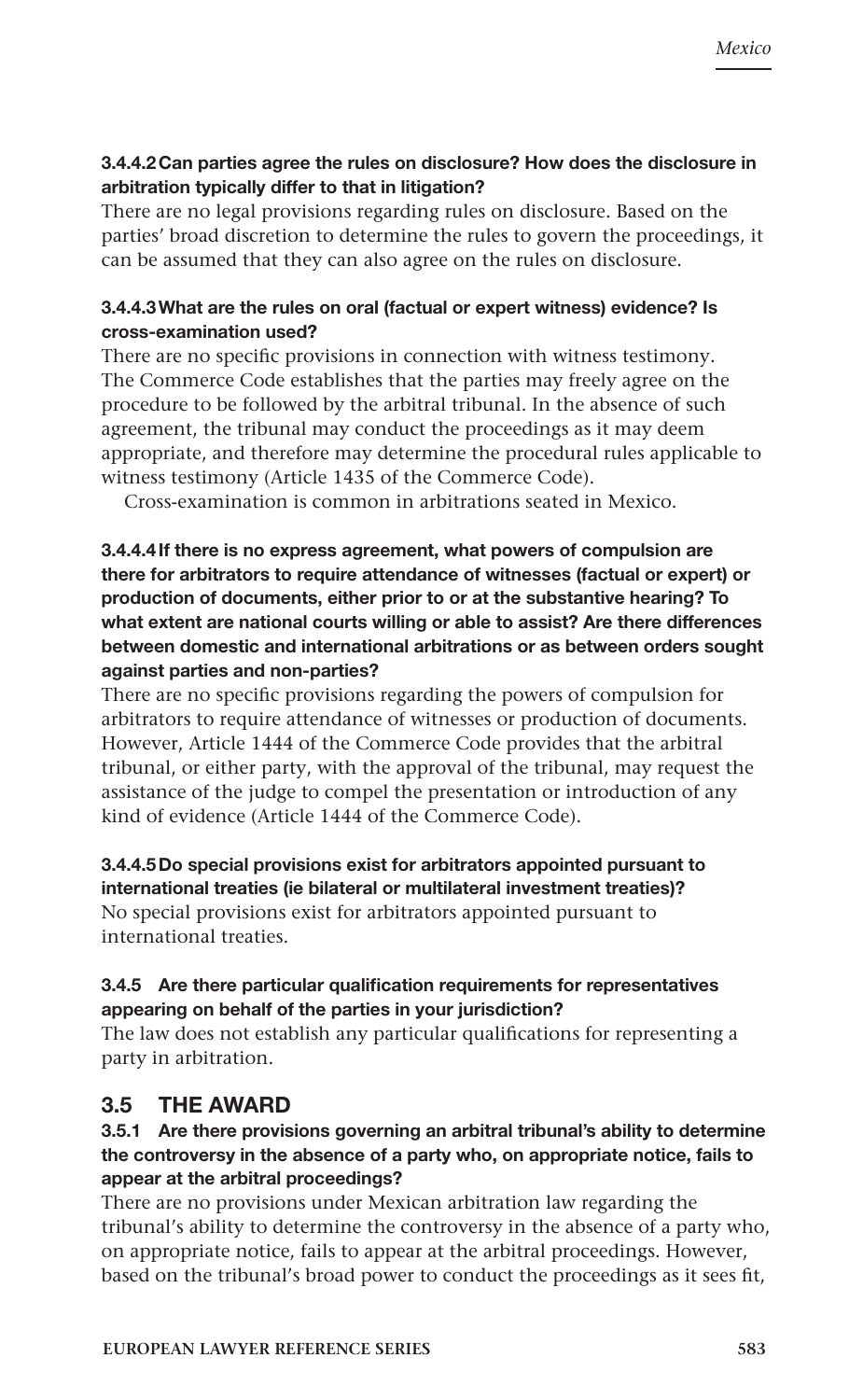the tribunal can determine how to proceed in such event (Article 1435 of the Commerce Code).

However, Article 1441 of the Commerce Code contemplates provisions governing the tribunal's ability to determine the controversy in the absence of a party in the event no legitimate reason has been adduced.

There are no provisions addressing what happens in the event of a party seeking a last minute adjournment of the hearing.

# 3.5.2 Are there limits on arbitrators' powers to fashion appropriate remedies, eg punitive or exemplary damages, specific performance, rectification, injunctions, interest and costs?

There are no limits to arbitrators' powers to fashion appropriate remedies provided by law. However, only those remedies which do not contravene any legal provision may be enforced.

# 3.5.3 Must an award take any particular form or are there any other legal requirements, eg in writing, signed, dated, place stipulated, the need for reasons, method of delivery, etc?

Pursuant to the Commerce Code, the award must be in writing and signed by the arbitrators. If there is more than one arbitrator, the signatures of a majority shall be sufficient, as long as the reasons why the remaining arbitrators failed to sign it are given. The award must be reasoned in a decision, unless the parties have agreed otherwise or have reached a settlement. The award shall state the date it was entered and the place where the arbitration was held. After entry of the award, the tribunal shall deliver a copy to the parties (Article 1448 of the Commerce Code).

# 3.5.4 Can an arbitral tribunal order the unsuccessful party to pay some or all of the costs of the dispute? Is an arbitral tribunal bound by any prior agreement by the parties as to costs?

As a general rule, the costs of the arbitration shall be borne by the losing party. The arbitral tribunal has the discretion to apportion the costs on a pro rata basis between the parties, if appropriate and after considering the specific circumstances of the dispute.

Regarding the costs of representation and legal advice, the arbitral tribunal, considering the specific circumstances of the case, shall decide which party will pay such costs or if a pro rata division among the parties is reasonable (Article 1455 of the Commerce Code).

When the tribunal issues any order for the termination of the arbitral proceedings, or an award pursuant to terms agreed by the parties, the tribunal shall fix the arbitration costs in such order or award.

The arbitral tribunal may not charge any additional fees for the interpretation, rectification, or complementation of the award (Article 1455 of the Commerce Code).

Notwithstanding the foregoing, the parties are free to determine (directly or through the adoption of institutional rules) any provisions regarding the arbitration costs and the tribunal will be bound by such agreement (Article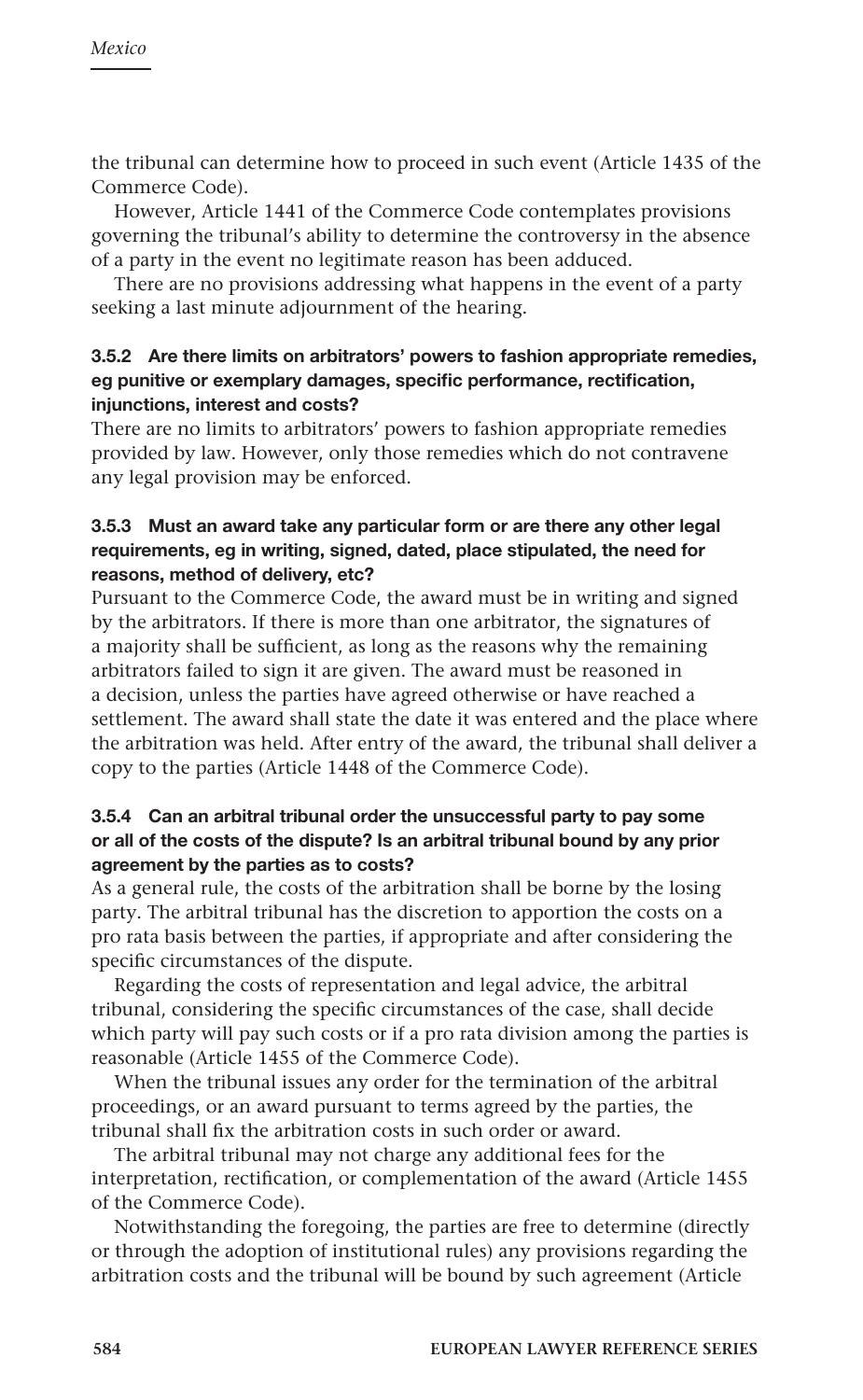# 1452 of the Commerce Code).

#### 3.5.5 What matters are included in the costs of the arbitration?

The costs include the fees of the arbitral tribunal, travel and other expenses incurred by the arbitrators, the fees for expert advice or any other assistance required by the tribunal, travel and other expenses incurred by the witnesses if approved by the arbitral tribunal, the costs and legal fees of the prevailing party if they are claimed during the arbitration and only in an amount approved by the arbitral tribunal as reasonable, and the fees and expenses of the institution that designated the arbitrators. (Article 1416 paragraph IV of the Commerce Code).

#### 3.5.6 Are there any practical or legal limitations on the recovery of costs in arbitration?

There are no legal limitations on the recovery of costs in arbitration, provided such costs are reasonable and are fixed considering the amount in dispute, the complexity of the matter, the time spent by the arbitrators and any other circumstances relevant to the case (Articles 1452 and 1454 of the Commerce Code).

There are no practical limitations on the recovery of costs. However, the Commerce Code contains certain provisions allowing the arbitral tribunal to request each party to deposit an equal amount as an advance of the arbitral tribunal's fees, travel expenses and any other expenses of the arbitrators, as well as for the costs of expert evidence or for any other advice required by the tribunal. During the course of the proceedings, the arbitral tribunal may request the parties to make additional deposits. Upon the request of either party and provided that the judge agrees to do so, the arbitral tribunal may only fix the amount of such deposits or of any additional deposits, with prior consultation with a judge, who may intervene and make any observations and clarifications he or she may deem appropriate (Article 1456 of the Commerce Code). The Commerce Code does not regulate the circumstances in which a judge needs to be consulted for deposits, therefore the parties may file such request under any circumstances and the decision to intervene or not is left to the judge's discretion.

#### 3.5.7 Are there any rules relating to the payment of taxes (including VAT) by foreign and domestic arbitrators? If taxes are payable, can these be included in the costs of arbitration?

Regarding VAT, both foreign and domestic arbitrators' fees are taxed in Mexico, whenever the legal services of the arbitrators are performed within Mexican territory or have an effect on Mexican parties. In this regard, the payable VAT can and must be included in the costs of arbitration, so that the corresponding invoice issued by the arbitrators includes the amount of their fees plus the corresponding VAT.

Domestic arbitrators' fees are subject to income tax in Mexico. Determining the rules applicable to foreign arbitrators is complex, because, in addition to the Income Tax Law, Mexico is a party to several treaties to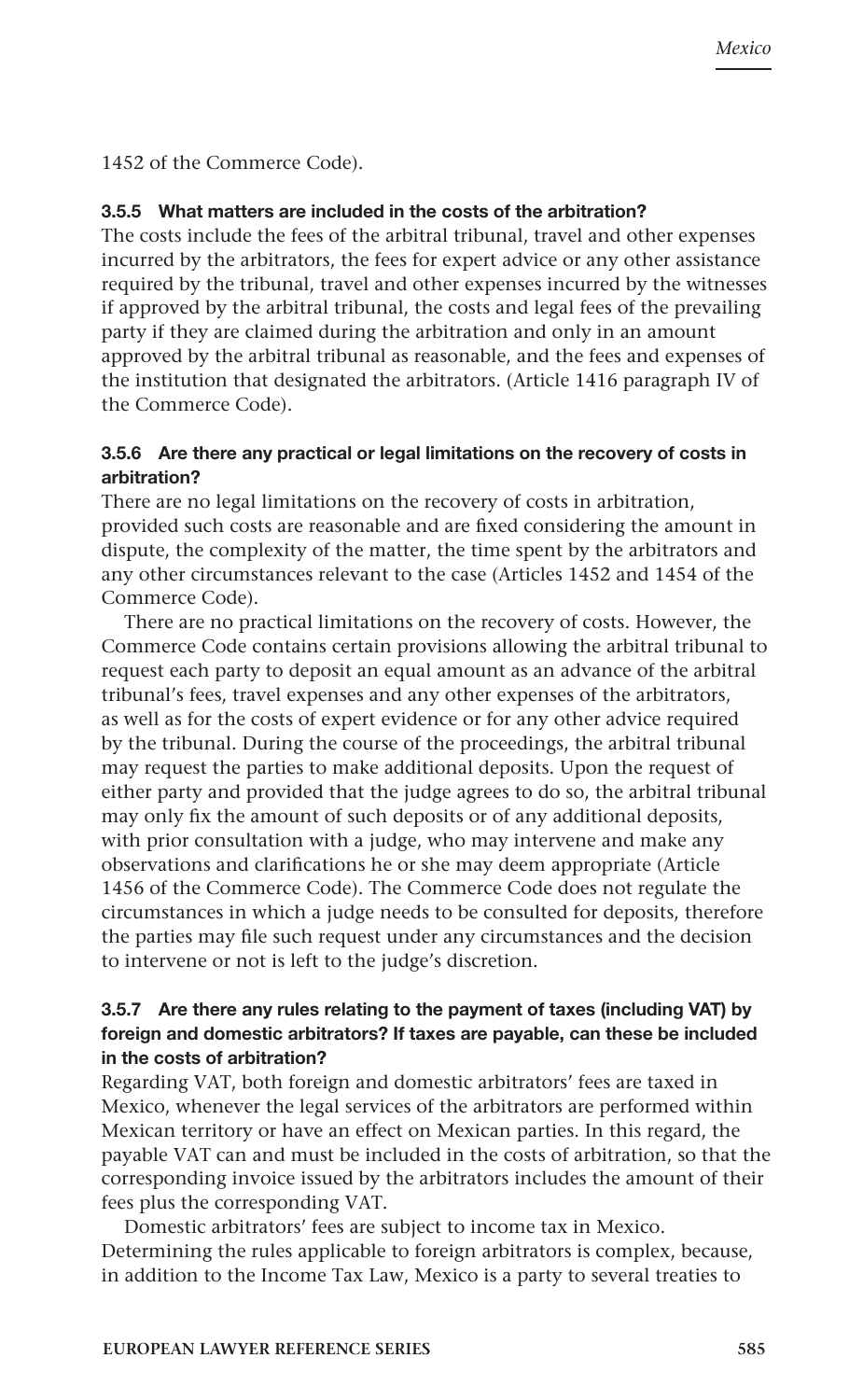avoid double taxation. Therefore, the rules applicable to foreign arbitrators should be determined in each particular case. Generally speaking, there are two basic criteria to determine the payment of taxes by foreign residents. According to the first criteria, the source of the income should be considered: income will be taxed if it is related mainly to Mexican territory. The second criteria relates to the permanent establishment of the service provider and is contained in several taxation treaties and in Article 181 of the Income Tax Law. This establishes that revenues from salaries and generally from the rendering of subordinated personal services paid by individuals or entities residing abroad and having no permanent establishment within Mexican territory, or having such an establishment which bears no relation to such services, are exempt from payment of income tax, provided that the stay in the national territory of the renderer of the service was less than 183 calendar days, consecutive or otherwise, in a period of twelve months.

# 3.6 Arbitration agreements and jurisdiction

3.6.1 Are there form and/or content or other legal requirements for an enforceable agreement to arbitrate? How may they be satisfied? What additional elements is it advisable to include in an arbitration agreement? The arbitration agreement shall be in writing and signed by the parties, or it may be evidenced in an exchange of letters, telexes, telegrams or faxes, or any other means of telecommunication that properly records the agreement. It may also be an exchange of a written complaint and a written answer from which the agreement is affirmed by one party without being denied by the other. A reference made in an agreement to a document that contains a committing clause to arbitrate shall constitute an agreement to arbitrate as long as such agreement is in writing and the reference creates the implication that such clause is part of the agreement (Article 1423 of the Commerce Code).

Furthermore, to be enforceable, the agreement must also meet the basic requirements of any contract: (i) it must have a legal purpose; (ii) the parties' consent must not be given by error, or obtained by fraud or under duress; and (iii) the parties must have full legal capacity to sign the agreement (Article 1795 of the Federal Civil Code).

# 3.6.2 Can an arbitral clause be considered valid even if the rest of the contract in which it is included is determined to be invalid?

Yes; pursuant to the Commerce Code, an arbitration clause included within the wording of a contract shall be deemed to be an agreement independent from the rest of the contract. In the event that the arbitral tribunal declares the main contract to be null and void, such decision shall not entail the nullity of the arbitration clause (Article 1432 of the Commerce Code).

# 3.6.3 Can an arbitral tribunal determine its own jurisdiction ('competence– competence')? When will the national courts deal with the issue of jurisdiction of an arbitral tribunal? Need an arbitral tribunal suspend its proceedings if a party seeks to resolve the issue of jurisdiction before the national courts? An arbitral tribunal has the authority to determine its own jurisdiction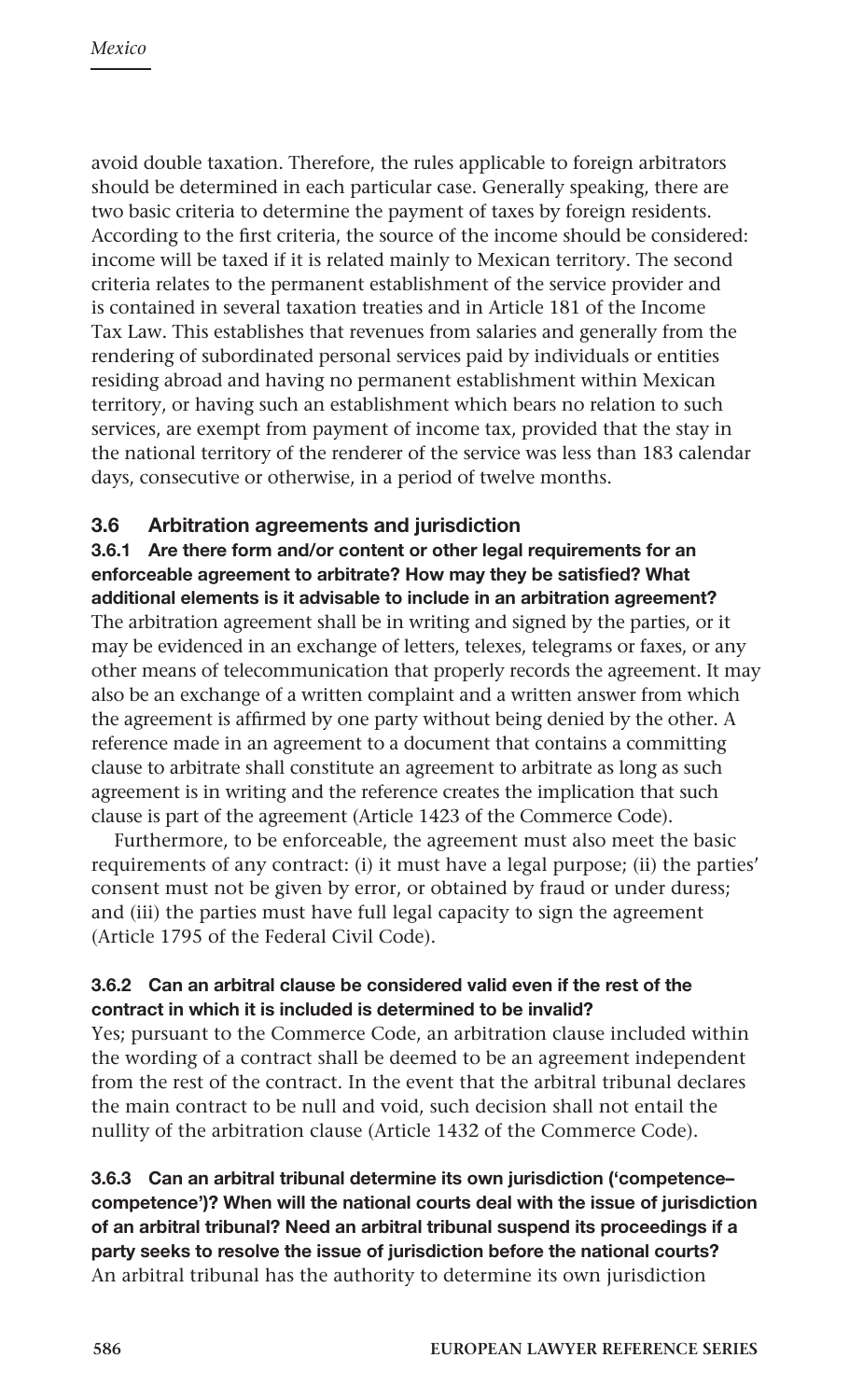and rule on any defence regarding the existence or validity of an arbitral agreement (Article 1432 of the Commerce Code).

The defence of lack of jurisdiction of the arbitral tribunal must be raised in the filing of the answer, at the latest. The parties shall not be barred from asserting this defence by virtue of having appointed an arbitrator or participating in his or her appointment. The defence based on the fact that the tribunal exceeded its powers must be asserted as soon as the matter, which allegedly exceeds the tribunal's powers, is raised during the arbitration proceeding. The tribunal may, however, in either case admit a defence filed after the above-mentioned term has expired, provided that such delay is justified (Article 1432 of the Commerce Code).

The arbitral tribunal may resolve the above-mentioned defences *a priori* or in the final award on the merits. If, prior to the issuance of its final award, the tribunal declares itself competent, either party may request a judge to review that decision within 30 days after receiving notice of the declaration. The judge's decision shall not be subject to appeal. While such petition is pending, the arbitral tribunal may continue to act until an award is entered (Article 1432 of the Commerce Code).

#### 3.6.4 Is arbitration mandated/prohibited for certain types of dispute?

Under Mexican law, arbitration is not mandated for certain types of dispute.

Controversies arising from the following matters shall be exclusively settled by national courts: (i) land and water resources located within national territory; (ii) resources of the exclusive economic zone or resources related to any of the sovereign rights regarding such zone; (iii) acts of authority or related to the internal regime of the state and of the federal entities; and (iv) the internal regime of Mexican embassies and consulates abroad and their official proceedings (Article 568 of the Federal Code of Civil Procedures).

Additionally, all family and criminal matters are within the exclusive jurisdiction of national courts and are therefore not arbitrable.

Finally, both the Public Works Law and the Public Acquisitions and Services Law establish that administrative rescission and early termination of administrative agreements are not arbitrable (Article 98 of the Public Works Law and Article 80 of the Public Acquisitions and Services Law).

# 3.6.5 What, if any, are the rules which prescribe the limitation periods for the commencement of arbitration proceedings and what are such periods?

There are no specific limitation periods provided in Mexican arbitration law for the commencement of arbitration proceedings, and therefore the general limitation period of 10 years applies (Article 1047 of the Commerce Code). The 10 year limitation period starts from the date in which the claim could have been legally filed (Article 1040 of the Commerce Code). It is only applicable when such law does not provide for a shorter limitation period in each particular case.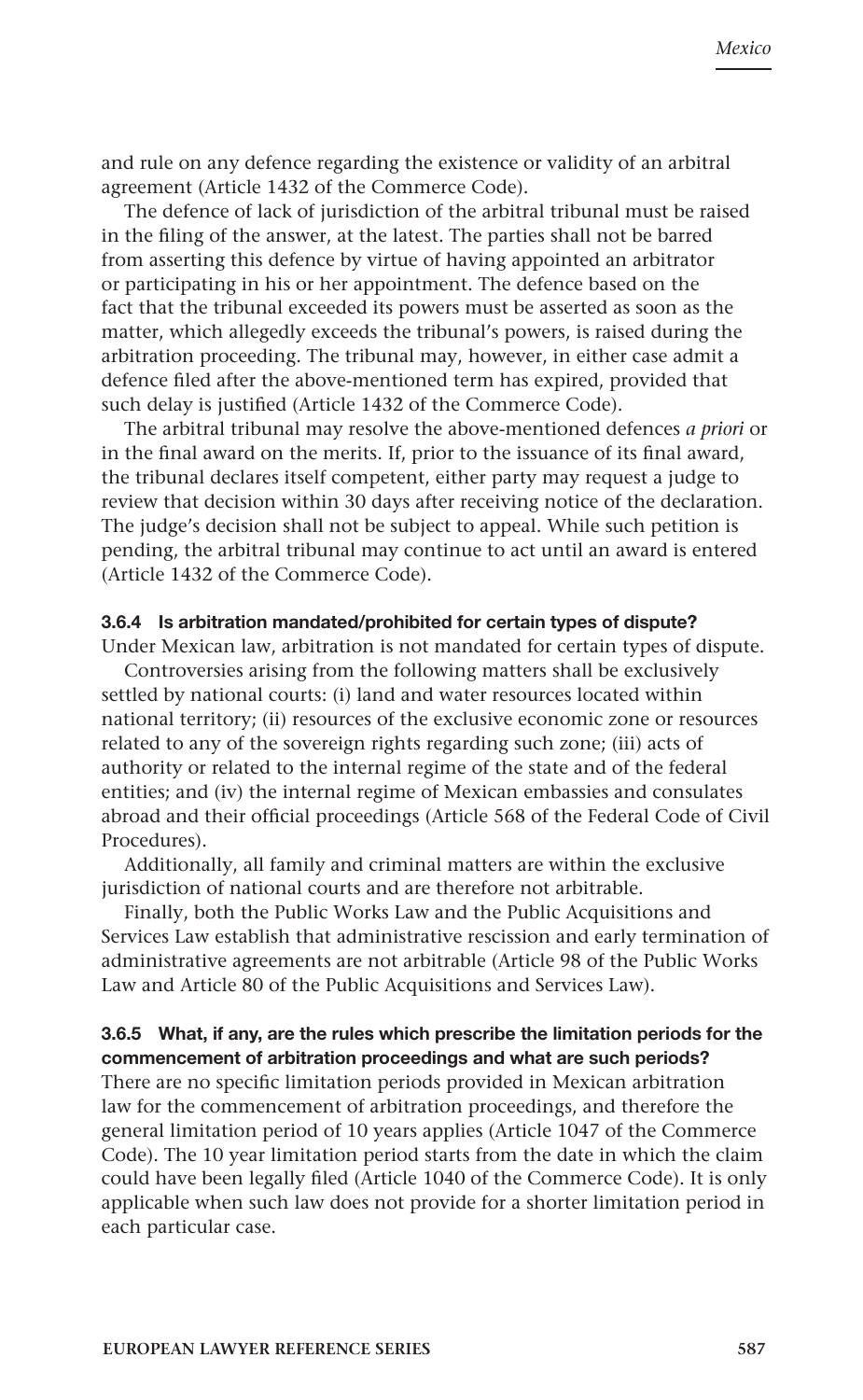# 3.6.6 Does national law enable an arbitral tribunal to assume jurisdiction over persons who are not party to the arbitration agreement?

There are some cases where non-signatories are bound by an arbitration agreement, for example: in the case of subrogation (where a party acquires the rights of the party being substituted); in the case of an heir (who inherits the rights of the person from whom he or she is inheriting); or in the case of an assignee.

# 3.7 Applicable law

3.7.1 How is the substantive law governing the issues in dispute determined? The tribunal shall decide the dispute in accordance with the principles of law chosen by the parties. If the parties have not set forth the law that is to govern the substance of the dispute, the arbitral tribunal shall determine the applicable law, taking into account the characteristics and the nexus of the matter (Article 1445 of the Commerce Code).

# 3.7.2 Are there any mandatory laws (of the seat or elsewhere) which will apply?

The arbitral tribunal shall settle the dispute in accordance with the legal provisions designated by the parties. It shall be understood that any indication of the law or legal system of a country, unless otherwise established, refers to the substantive law of that country and not to any provisions on the conflict of laws (Article 1445 of the Commerce Code).

If the parties have not indicated the law that shall govern the merits of the dispute, the arbitral tribunal, considering the characteristics and the nexus of the case, shall determine the applicable law (Article 1445 of the Commerce Code).

The tribunal shall issue a decision in accordance with the stipulations of the agreement and shall consider the applicable commercial practices (Article 1445 of the Commerce Code).

# 4. SEEKING INTERIM MEASURES IN SUPPORT OF ARBITRATION CLAIMS

4.1.1 Can an arbitral tribunal order interim relief? What forms of interim relief are available and what are the legal tests for qualifying for such relief? Unless otherwise agreed by the parties, the arbitral tribunal may, on the petition of either party, order provisional remedies which are necessary to protect the subject matter in dispute. In such event, the tribunal may also require a guarantee from the party requesting the measures (Article 1433 of the Commerce Code).

All interim measures ordered by an arbitral tribunal shall be recognised as binding. Unless otherwise determined by the tribunal, such interim measures shall be enforceable upon request to the courts, regardless of the stage in which they have been ordered. The party who requested or obtained the recognition or the enforcement of an interim measure shall immediately inform the judge in the event of revocation, suspension, or modification of such measure. The judge, to whom the request for recognition or enforcement of an interim measure has been addressed, can, if appropriate,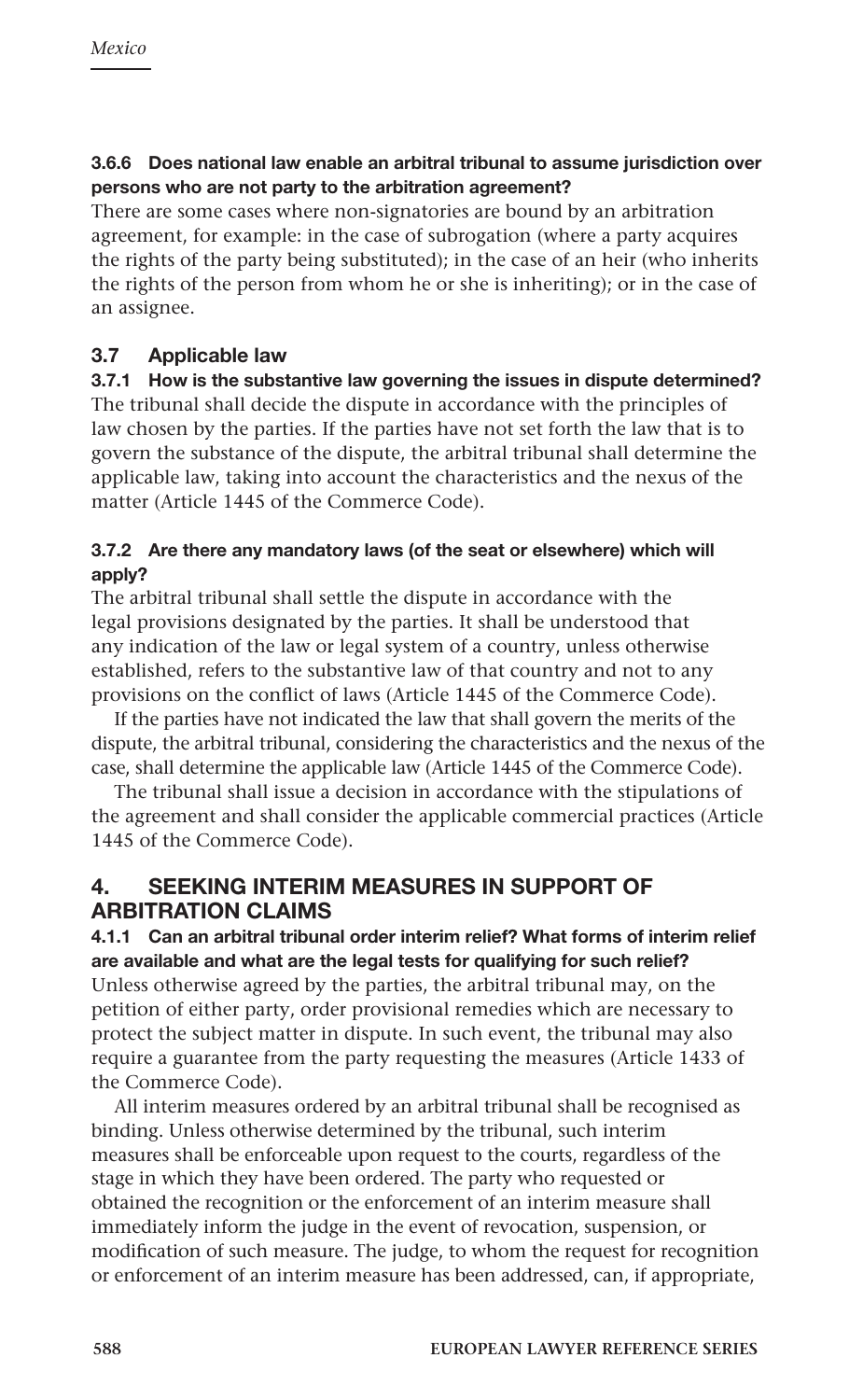order the requesting party to give a guarantee whenever the arbitral tribunal has not issued a decision regarding such guarantee or if such guarantee is necessary to protect third party rights (Article 1479 of the Commerce Code).

There are no limitations to the tribunal's discretion to order interim relief, and it can order any form of interim relief in order to protect the subject matter in dispute.

There are no legal tests expressly contemplated by the law for qualifying for interim relief.

# 4.1.2 Have national courts recognised and/or limited any power of an arbitral tribunal to grant interim relief?

See section 4.1.1.

# 4.1.3 Will national courts grant interim relief in support of arbitration proceedings and, if so, in what circumstances?

Yes, courts will grant provisional relief in support of arbitrations. The parties may request that a judge grant provisional relief before or during the arbitration proceedings (Article 1425 of the Commerce Code). Upon such request, the judge has complete discretion to adopt any interim measures he or she may deem appropriate (Article 1478 of the Commerce Code).

Consequently, the courts' powers to grant interim relief are not limited, and they may order any form of interim relief deemed appropriate.

# 4.1.4 Are national courts willing to grant interim relief in support of arbitration proceedings seated elsewhere?

Yes, the parties may request that a judge grant provisional relief before or during the arbitration proceedings, even in connection with arbitration proceedings seated elsewhere (Article 1415 and Article 1425 of the Commerce Code).

# 5. CHALLENGING ARBITRATION AWARDS

# 5.1.1 Can an award be appealed to, challenged in or set aside by the national courts? If so, on what grounds?

Under Article 1457 of the Commerce Code, arbitral awards may only be set aside by the competent judge if:

the party requesting the award to be set aside proves that:

- one of the parties to the arbitration agreement was subject to a legal disability, or the agreement is null and void pursuant to the law chosen by the parties or pursuant to Mexican law if no other law was chosen by the parties;
- such party was not given proper notice of the designation of one of the arbitrators or of the arbitration proceedings, or was unable to assert its rights for any other reasons;
- the award refers to a controversy not contemplated in the arbitration agreement or contains decisions, which exceed the terms of the arbitration agreement (however, if the provisions of the award which refer to matters subject to the arbitration can be separated from those which are not, only the latter will be annulled); or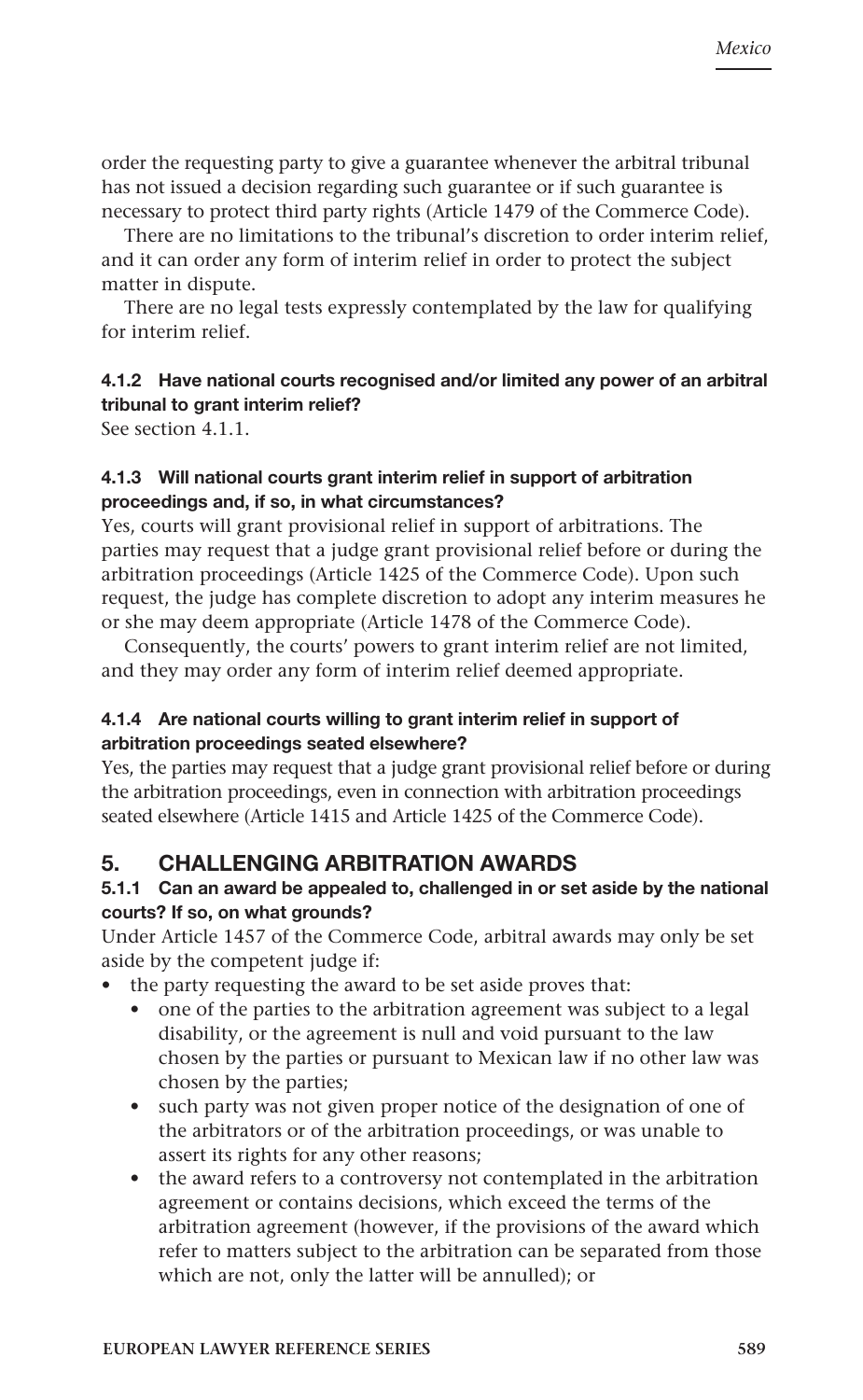- the integration of the arbitral tribunal or the arbitration procedures were not performed in accordance with the agreement between the parties, unless such agreement contravenes any provision of the Commerce Code which the parties cannot waive, or, in the absence of such an agreement, the proceedings were not performed in compliance with such provisions; or
- the judge finds that in accordance with Mexican law, the subject matter of the controversy is not arbitrable or the award is contrary to public policy.

The petition to void an award shall be filed within a period of three months from the date notice is given of the award. However, in the event that either party requests the tribunal to correct any errors of the award, to give an interpretation of such award, or to enter an additional award regarding claims which were presented in the proceedings but omitted from consideration in the award, the above-mentioned three-month period shall begin on the date that the petition was ruled on by the arbitral tribunal.

# 5.1.2 Can the parties exclude rights of appeal or challenge?

There is no right of appeal under Mexican law. Regarding the challenge of arbitral awards, the Commerce Code provides in Article 1457 restrictive grounds in which such challenge is admissible. The provisions of Article 1457 are public policy related and cannot be excluded by the parties.

# 5.1.3 What are the provisions governing modification, clarification or correction of an award (if any)?

Unless the parties agree upon a different time period, within 30 days after a final award is entered, either of them may, after due notice, petition the tribunal (i) to correct an error of calculation, copying, or of a typographical or similar nature in the award; or (ii) to give an interpretation upon an issue or upon a specific part of the award, if the parties so agree. If the tribunal deems it justified, it shall make a correction or give the interpretation requested within 30 days from the receipt of the petition. Such interpretation shall form part of the award (Article 1450 of the Commerce Code).

# 6. ENFORCEMENT

# 6.1.1 Has your jurisdiction ratified the New York Convention or any other regional conventions concerning the enforcement of arbitration awards? Has it made any reservations?

Mexico is party to the New York Convention, which was ratified in 1971 with no reservations.

Mexico is also party to the Inter-American Convention on International Commercial Arbitration (the Panama Convention), which was ratified on 27 October 1977 with no reservations.

# 6.1.2 What are the procedures and standards for enforcing an award in your jurisdiction?

Regardless of the country in which an award has been issued, such award shall be deemed to be valid and binding and shall be enforced, upon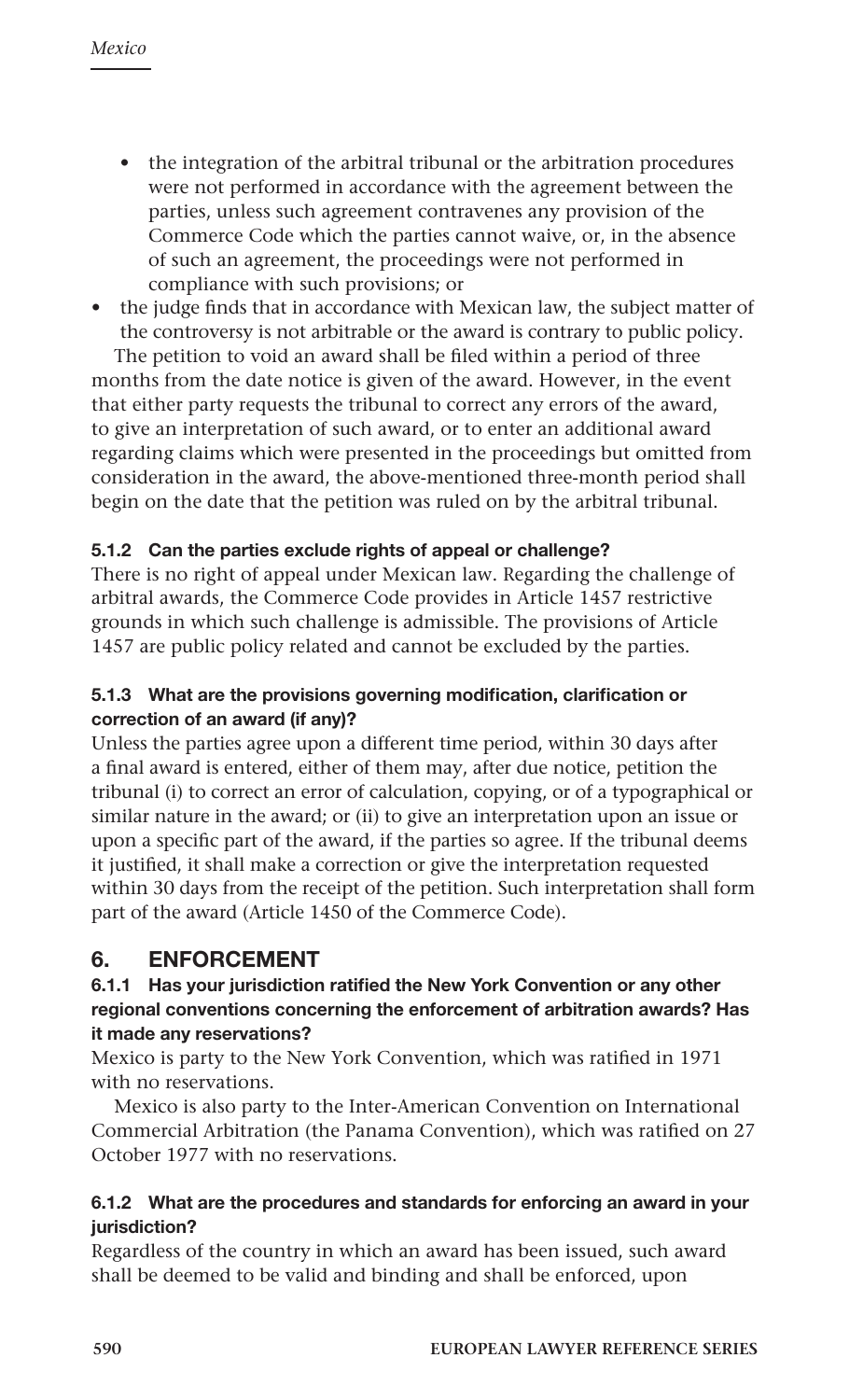written request to the judge. The party asserting an award or requesting its enforcement shall file the original award duly authenticated, or a certified copy of it, as well as the original arbitration agreement, or a certified copy of it. If the award or the agreement to arbitrate is not in Spanish, the party asserting it shall file a Spanish translation made by a certified translation expert (Article 1461 of the Commerce Code).

Pursuant to the Commerce Code, the recognition and enforcement of awards shall be conducted through a special procedure regarding commercial transactions and arbitration. Once the request has been filed, the judge shall summon the parties and provide them with a period of 15 days to submit an answer. Upon the expiration of such term, and if the parties do not offer any evidence and the judge does not deem it necessary, the parties shall be summoned to the pleadings hearing, which shall take place within the following three days, with or without the parties present. If the parties file evidence or if the court deems it necessary to present evidence, an evidentiary period of 10 days shall be granted. Finally, the judge shall issue a final decision within five days from the hearing (Articles 1471 to 1476 of the Commerce Code).

Under Article 1462 of the Commerce Code, the recognition or enforcement of an award shall only be denied if the party requesting it proves, before the competent judge of the country in which the recognition or enforcement is requested, that:

- one of the parties to the arbitration agreement was subject to a legal disability, or the agreement is null and void pursuant to the law chosen by the parties or the law of the country in which the award was issued, if no other law was chosen by the parties;
- such party was not given proper notice of the designation of one of the arbitrators or of the arbitration proceedings, or was unable to assert its rights for any other reasons;
- the award refers to a controversy not contemplated by the arbitration agreement or contains decisions, which exceed the terms of the arbitration agreement (however, if the provisions of the award which refer to matters subject to the arbitration can be separated from those which are not, only the latter will be annulled);
- the integration of the arbitral tribunal or the arbitration procedures were not performed in accordance with the agreement between the parties, or that, in the absence of such agreement, they were not performed in accordance with the law of the country in which the arbitration was conducted;
- the award is not yet binding upon the parties or it was annulled or suspended by the judge of the country in which such award was issued or to which laws it was subject to; or
- the judge finds that in accordance with Mexican law, the subject matter of the controversy is not arbitrable or that the recognition or enforcement of the award is contrary to public policy.

The average duration of enforcement proceedings is six months to one year.